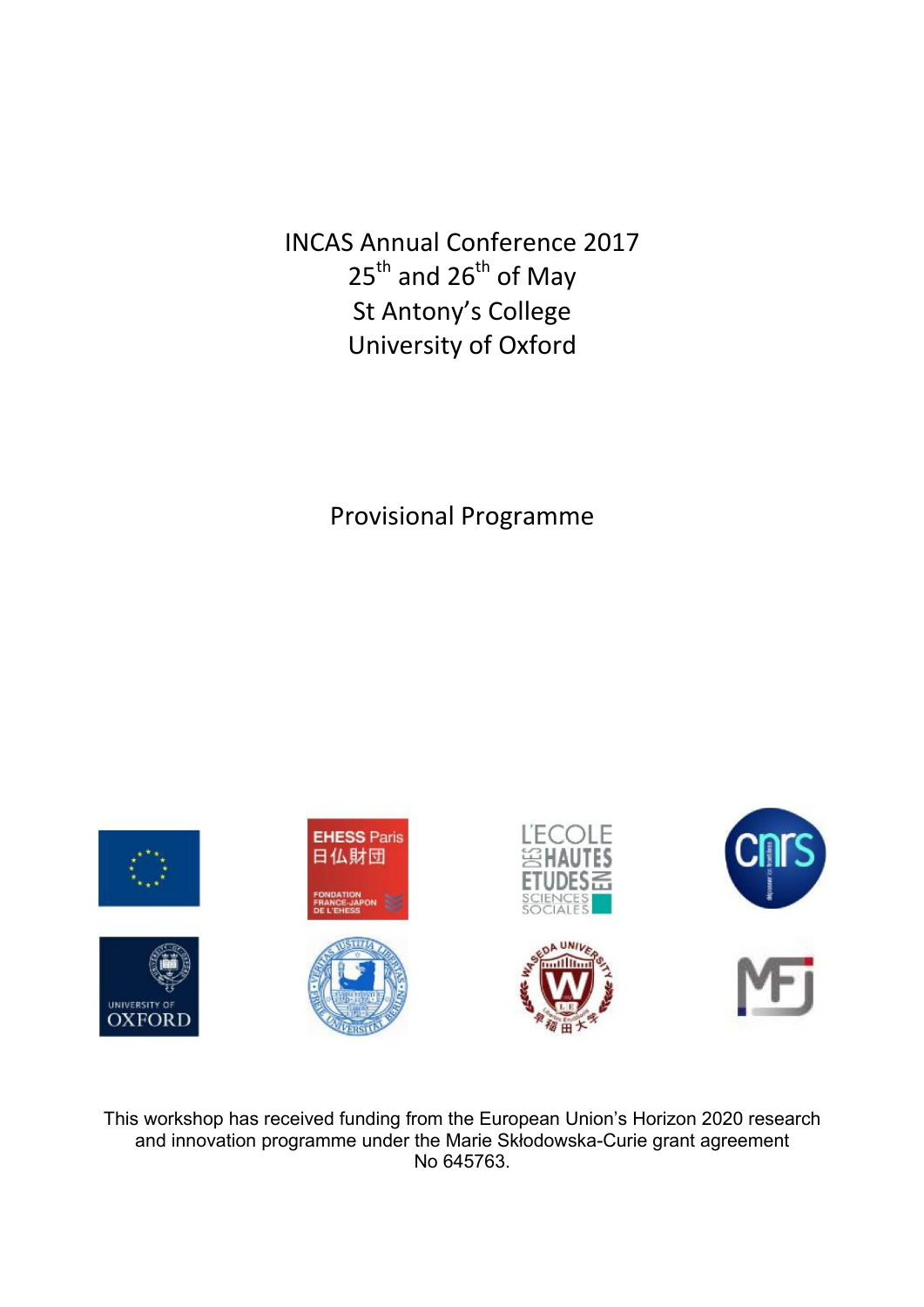# **Programme at a Glance**

## Thursday 25<sup>th</sup> May

| 9:00-9:15                   | Welcome                                                           |
|-----------------------------|-------------------------------------------------------------------|
| 9:15-10:45                  | Session 1 - Structural Crisis, Economic Policy, and Institutions  |
| 10:45-11:15                 | Coffee                                                            |
| 11:15-12:45                 | Session 2 - Boards and Diversity of Voice in Corporate Governance |
| 12:45-1:45                  | Lunch                                                             |
| 1:45-3:30                   | Session 3 - Stock Markets and Listing Behaviour                   |
| 3:30-4:00                   | Coffee                                                            |
| 4:00-5:30                   | Session 4 - Structural Change, Its Processes and Effects          |
| 5:30-6:00                   | Keynote                                                           |
| $7:15$ pm                   | <b>Dinner</b>                                                     |
| Friday 26 <sup>th</sup> May |                                                                   |
| 9:00-10:30                  | Session 5 - Entrepreneurship                                      |
| 10:30-11:00                 | Coffee                                                            |
| 11:00-12:30                 | Session 6 - Activism and Anti-Discrimination Policy               |
| 12:30-1:00                  | <b>Concluding Remarks and Reflections</b>                         |
| 1pm                         | Lunch                                                             |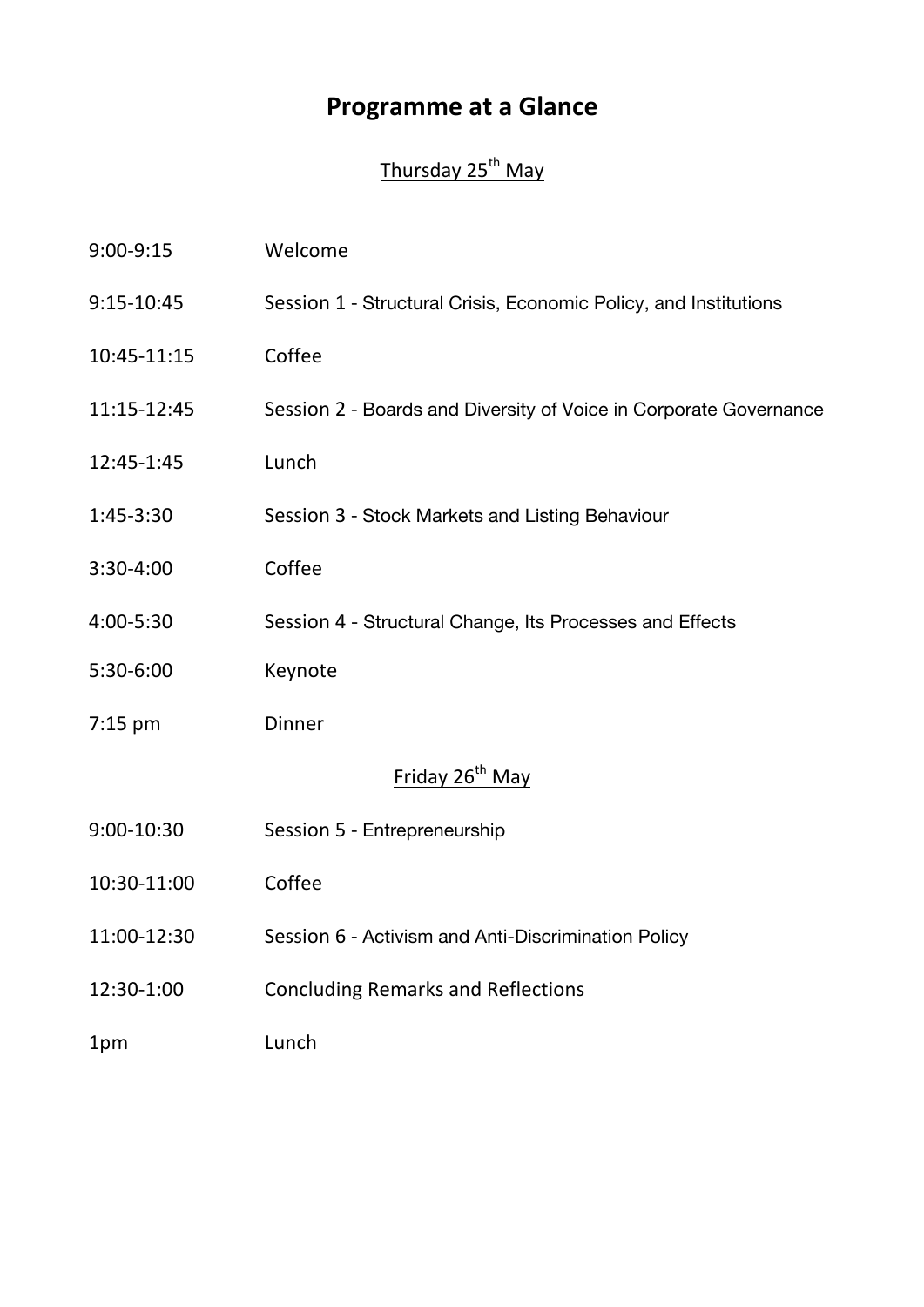## **Thursday(25th May**

#### **9:00:9:15 Welcome Professor(Mari(Sako**

### **9:15-10:45 Session 1 - Structural Crisis, Economic Policy, and Institutions** Chair: Professor!Mari!Sako

Professor Robert Boyer - The Economic Policies Innovations After the 2008 Crisis: The US, the EU, and China: comparing a federal State, multilevel governance and a party-State.

Professor Shinichi Hirota - Profitability or Longevity? Cross-Country Variations in Corporate Performance.

Professor Yves Tiberghien - Reconciling Global Incentives, Societal Expectations, and Institutional Integrity: Structural Innovations in Japan in Comparative Context.

#### **10:45:11:15( Coffee**

**11:15:12:45( Session(2(: Boards(and(Diversity(of(Voice(in(Corporate Governance** Chair: Professor Sébastien Lechevalier

Professor Mari Sako and Professor Katsuyuki Kubo - Professionals on Corporate Boards: Under What Circumstances Do They Affect The Bottom Line?

Ms. Thi Phuong Thanh Ngyuen - Board diversity in Japan: the role of female director.

Professor Hideo Owan - Does Employee Stock Ownership Work? Evidence from Publicly-Traded Firms in Japan.

**12:45:1:45( Lunch**

**1:45:3:30 Session(3(: Stock(Markets(and(Listing(Behaviour** Chair: Professor Gregory Jackson

Mr Pengda Fan - Going Public in Bear Markets.

Professor Konari Uchida - Are future Capital Gain Opportunities Important in the market for corporate control? Evidence from China (with Liping Dong and Xiaohong Hou).

Mr Jérémy Ducros - The Determinants of Listing Decisions of Companies. Evidence from France during the Belle Époque.

- **3:30:4:00 Coffee(**
- **4:00-5:30 Session 4 Structural Change, its Processes and Effects** Chair: Verena Blechinger-Talcott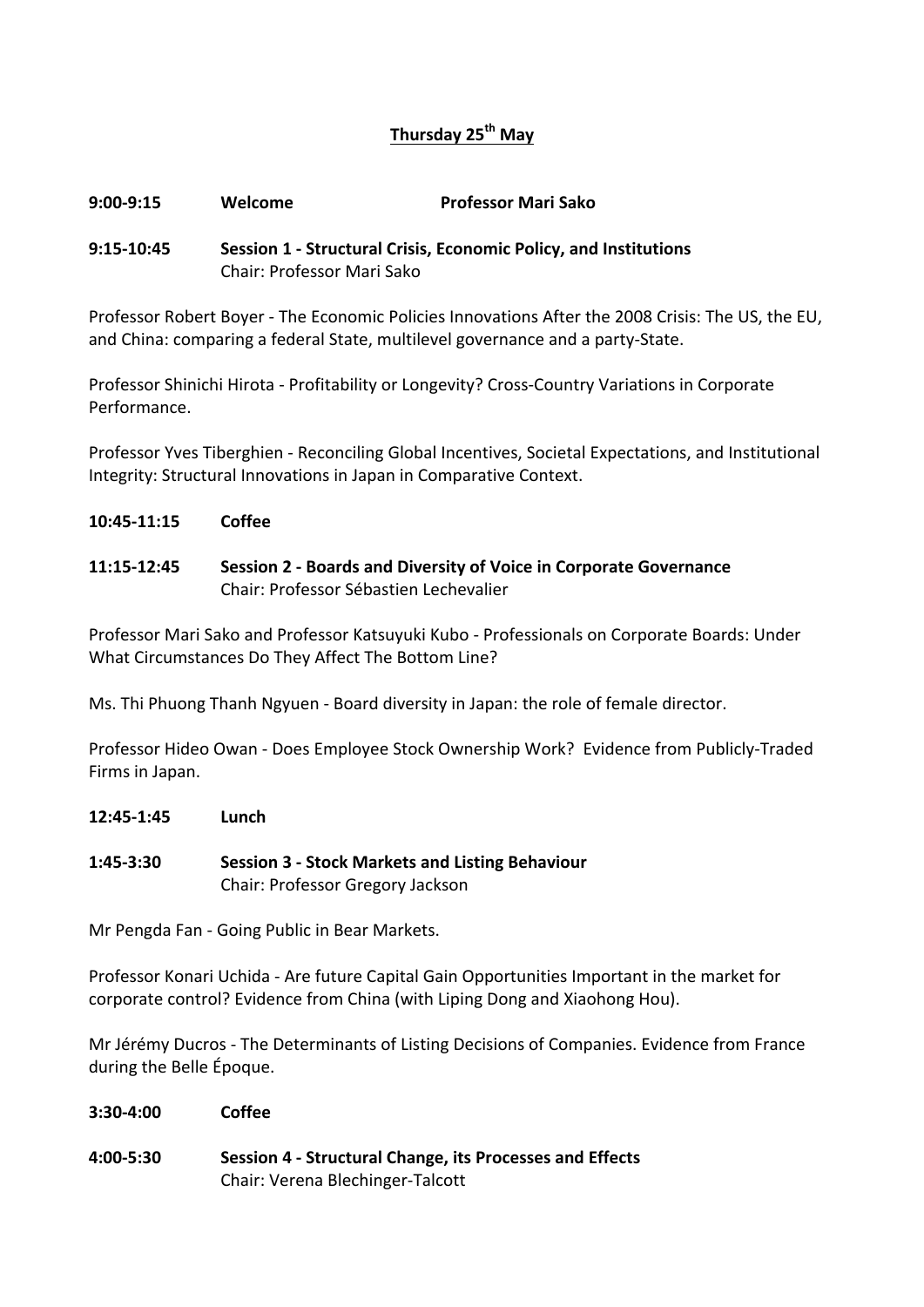Professor Sébastien Lechevalier - Uneven use of Non-regular Workers at the Corporate Level. Investigating the Japanese Case.

Ms. Pauline Debanes - Financialization and Corporate Heterogeneity: An Investigation of Firm-level Investment behaviour in South Korea, 1990 -2016.

Ms. Julia Bartosch - Environmental Responsibilities in Japan and Germany. A Qualitative Study on Actors' Perceptions and Practices.

## **5:30:6.00 Keynote**

Professor Colin Mayer - Evolution of Ownership and Control Around the World: The Changing Face of Capitalism.

## **7.15 Dinner in St. Antony's College**

## **Friday(26th May(**

## **9:00:10:30 Session(5(: Entrepreneurship** Chair: Professor Masa Kotosaka

Professor Jörg Sydow and Dr Manuel Nicklich - Organization of Value Creation and Work in the Japanese Wind Power Industry: Outline of a Study of Organizational Diversity in Face of Institutional Change.

Ms Agata Kapturkiewicz - IT Startup Communities and Ecosystems – a Comparison between Tokyo and Bangalore.

Professor Jörg Sydow and Dr. Thomas Schmidt - Changing Institutional Settings for Start-ups: The Role of Institutional Organizations in Japan.

**10:30:11:00 Coffee 11:00:12:30 Session(6(: Activism(and(Anti:Discrimination(Policy** Chair: Professor Howard Gospel Professor Ian Neary - Globalisation and Institutional Change – Anti-discrimination in Japan in 2016 (and beyond?) Dr Adrienne Sala - Lawyers, Collective Actions, and Legislative Changes in Japan Mr Jan Niggemeier - Alt-labour Activists as Field Challengers in the Japanese Labour Movement **12:30-1:00 Concluding Remarks and Reflections Professor Hugh Whittaker and Professor Sébastien Lechevalier** 

#### **1pm Lunch**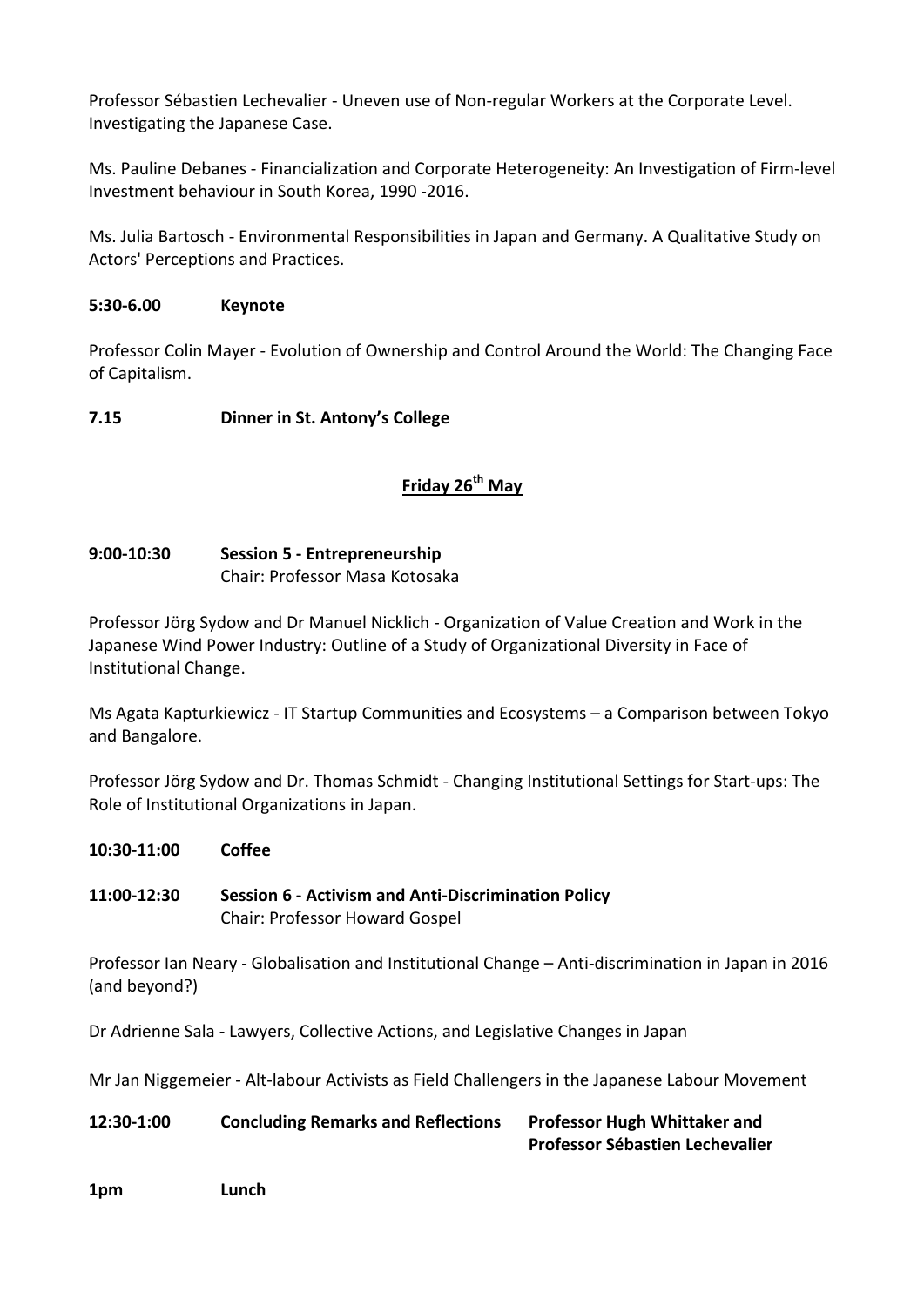## **Abstracts**

## The Economic Policies Innovations After the 2008 Crisis: The US, the EU and China: comparing a federal State, a multilevel governance and a party-State

## Professor Robert Boyer (EHESS)

Innovation studies and researches focus mainly on the technological advances made by firms and private actors and they extend the analysis to their spill overs upon national economies growth patterns. Régulation approach has pointed out that the viability of any growth regime is up to the compatibility or complementarity between technological, Organizational and institutional innovations, and each of them follow a different logic. This hypothesis can be pushed a step forwards by looking at purely ideational breakthroughs at the level of national economies policies. During structural crises, policy makers perceive the inadequacy and limits of the conception and tools of their previous economic policies. An uncertain process of trial and errors begins that is shaped by the decaying regulation mode and leading political coalition. These two hypotheses are tested against the reactions to the 2008 world crisis of the United States, the European Union, and China. Actually the responses are quite different and they are explained by contrasted basic political compromises and degree of centralization of the national state. Thus structural crises mean the end of an epoch but they do not imply the convergence towards a single conception of economic policy.

## Profitability or Longevity? Cross-Country Variations in Corporate Performance

## Professor Shinichi Hirota (Waseda University)

Using the data of firms listed in the Fortune Global 500 from 1980 to 2010, we compare the performance of the world's largest industrial corporations across 46 countries. We focus on two dimensions of corporate performance: profitability and longevity. We find significant variations in both profitability and longevity measures across countries. We also observe that firms in some countries are highly (less) profitable but less (more) likely to survive in the Top 500 firms. We regress profitability and longevity measures on country-level institutional factors: financial system, law, and national cultures. We find that (i) market-based (bank-based) financial system is positively (negatively) related to a firm's profitability but negatively (positively) related to its longevity, (ii) strong shareholder (creditor) rights are positively (negatively) related to the profitability but negatively (positively) related to the longevity, (iii) high individualism, low uncertainty avoidance and low long-term orientation are positively related to the profitability but negatively related to the longevity. These results suggest that a country's formal and informal institutions significantly affects a firm's objectives, behavior, and performance.

## Reconciling Global Incentives, Societal Expectations, and Institutional Integrity: Structural Innovations in Japan in Comparative Context

## Professor Yves Tiberghien (The University of British Columbia)

How should advanced societies reconcile their adaptation to changing global forces, social expectations for stability, and the overall optimal integrity of their institutional system? What are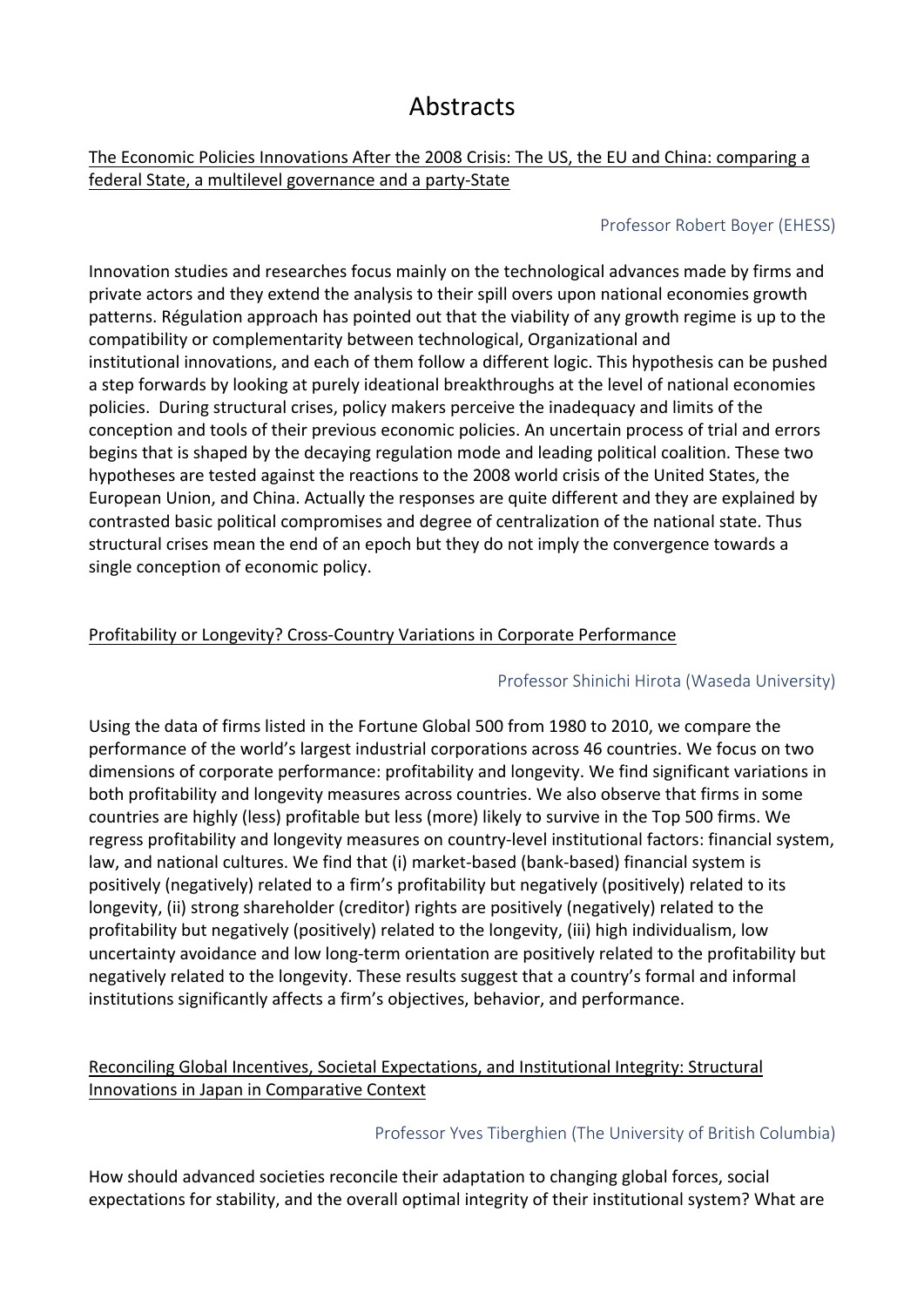possible thresholds that trigger reforms? What are optimal innovative reform pathways and key reform traps? What are political processes behind such institutional experimentation? This theoretical paper focuses on the case of Japan in a comparative perspective and reviews the 3 different responses given to those questions under reformist liberal governments (1996-2007), social-democratic governments (2009-2011) and the statist globalist government of Prime Minister Abe (2012-present). It argues that Japan has gone through a cycling process of experimentation that has not yet allowed it to optimize its economic potential or fully address public expectations. Unlike Germany, Japan has brought some systemic changes to its structure. Yet, the hybrid outcome has generated internal tensions and sub-optimal economic outcomes, despite the additional booster of a highly proactive monetary policy.

## Professionals on Corporate Boards: Under What Circumstances Do They Affect The Bottom Line?

## Professor Mari Sako (Saïd Business School), Professor Katsuyuki Kubo (Waseda University)

Firms deal with external uncertainty, according to resource dependence theory, by being better prepared for external contingencies. One source of external interdependence causing such uncertainty is government regulation. In order to deal with it, firms may appoint professionals, such as lawyers and accountants as experts, on the board of directors to better interpret, comply, and anticipate regulatory issues. This study compares the corporate boards in heavily regulated and less regulated industries, and finds that professionals are more likely to be present in regulated industries. Moreover, firms with professionals on the corporate board are associated with better market-based performance (as measured by ROA) in heavily regulated sectors but not in less regulated sectors. We also attempt to demonstrate differential impacts of different types of professionals on corporate performance (using ROA and Tobin's Q). We employ a panel data of all publicly quoted companies in Japan covering the 2004-2015 period. We contribute to theory and policy debates on corporate governance, and clarify under what circumstances professionals act not merely as 'cops' who are risk-averse naysayers, but as 'business advisors' who contribute to creating value for the firm.

## Board diversity in Japan: the role of female director

## Ms. Thi Phuong Thanh Ngyuen (PhD Candidate, Waseda University)

This paper examines the effects of board diversity on firm performance and behavior, focusing on the introduction of female director on board in Japanese listed firms from 2006 to 2015. I found out that the number of female directors on board has not changed over the research time span until 2013, year on that the Prime Minister Shinzo Abe's plan to revive Japan's fortunes by increasing women's participation released. Firms having female directors on board are of large size, younger board and high equity ownership.

I examined the introduction of female director on firm performance and documented that ROA of firms after having first female director on board varies with director's title and company's industry. I also examined the effect of female directors on the firm's CSR and found out that firms having introduced first female director improved their CSR ranking, showing that introduction of female director is used by several companies for symbolic reasons.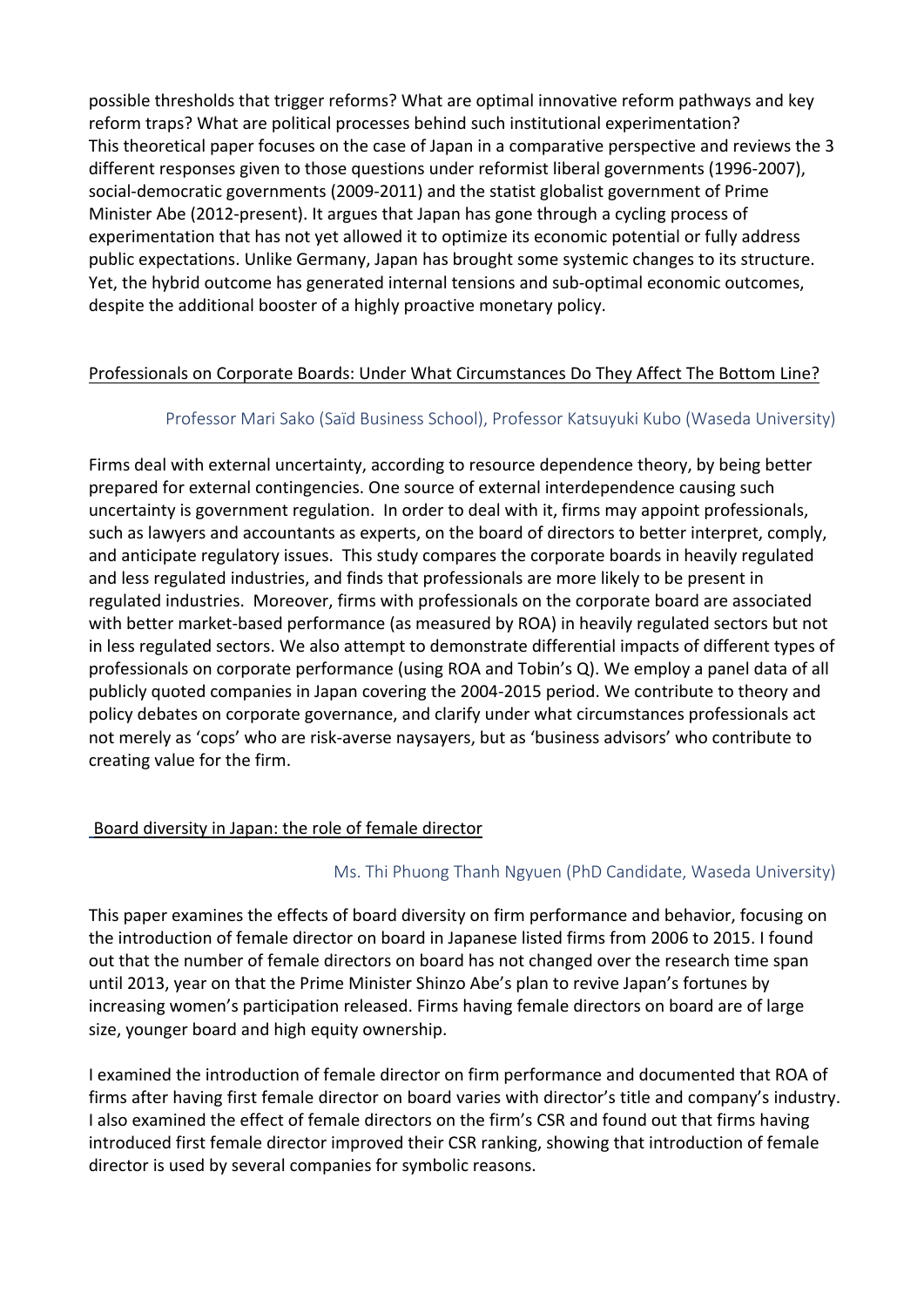## Professor Hideo Owan (University of Tokyo)

This paper provides novel evidence on the effects of employee stock ownership, using new panel data on Japanese Employee Stock. Ownership (ESO) plans for a highly representative sample of publicly-traded firms in Japan (covering more than 75 percent of all firms listed on Tokyo Stock Exchange) over 1989-2013. Unlike most prior studies, we focus on the effects of changes in varying attributes of existing employee stock ownership—the effects on the intensive margin. Our fixed effect estimates show that an increase in the strength of the existing ESO plans measured by stake per employee results in statistically significant productivity gains. Furthermore, such productivity gains are found to lead to profitability gains since wage gains from ESO plans are statistically significant yet rather modest. Our analysis of Tobin's Q suggests that the market tends to view such gains from ESO plans as permanent. We further find that increasing stake of the existing core participants is more effective in boosting gains from ESO plans than bringing in more employees into the trust. Reassuringly our key results are found to be robust to the use of instrumental variables to account for possible endogeneity of ESO plans. Finally we explore possible interplays between ESO plans and firm characteristics such as ownership structure and firm size/age. First, the positive effects on productivity, profitability, wages and Tobin's Q are found to become larger as the proportion of powerful institutional investors and foreign investors rises, implying that the growing importance of such powerful outside shareholders may be reducing the adverse managerial entrenchment effect of ESO plans. Second, productivity gains from ESO plans are found to be more limited for smaller and younger firms. We interpret the finding as evidence in favor of the institutional complementarity view that ESO plans are an integral part of the Japanese High Performance Work System (HPWS)--a complementary cluster of human resource management practices which are more pervasive among larger and older firms in Japan.

## Evolution of Ownership and Control Around the World: The Changing Face of Capitalism

## Professor Colin Mayer (Saïd Business School)

This chapter documents the evolution of ownership and control of firms around the world over a hundred year period from the beginning of the 20th century to today. It records the substantial changes that have taken place in the nature of stock markets and contrasts these with the persistent patterns of ownership that are observed in many countries around the world. In particular, it documents the growth in dispersion in ownership that took place in many countries from the early part of the 20th century. It reports that this took place in the absence of formal systems of investor protection but in the presence of institutional developments that facilitated the building of trust between investors and firms. Contrary to the view that concentrations of ownership necessarily undermine the operation of equity markets by exploiting minority interests, the chapter argues that in many countries they played a central role not just in exercising control but also in promoting relations between investors and firms that were central to the development of their stock markets. In particular, concentrations of ownership in the hands of families may have been a source of public as well as private benefits. The chapter concludes by looking at recent changes and argues that these reinforce the long-run patterns of the relative decline of the UK and US stock markets, the continued decline of family firms in the UK, the growth of private equity and the emergence of new forms of concentrated shareholdings.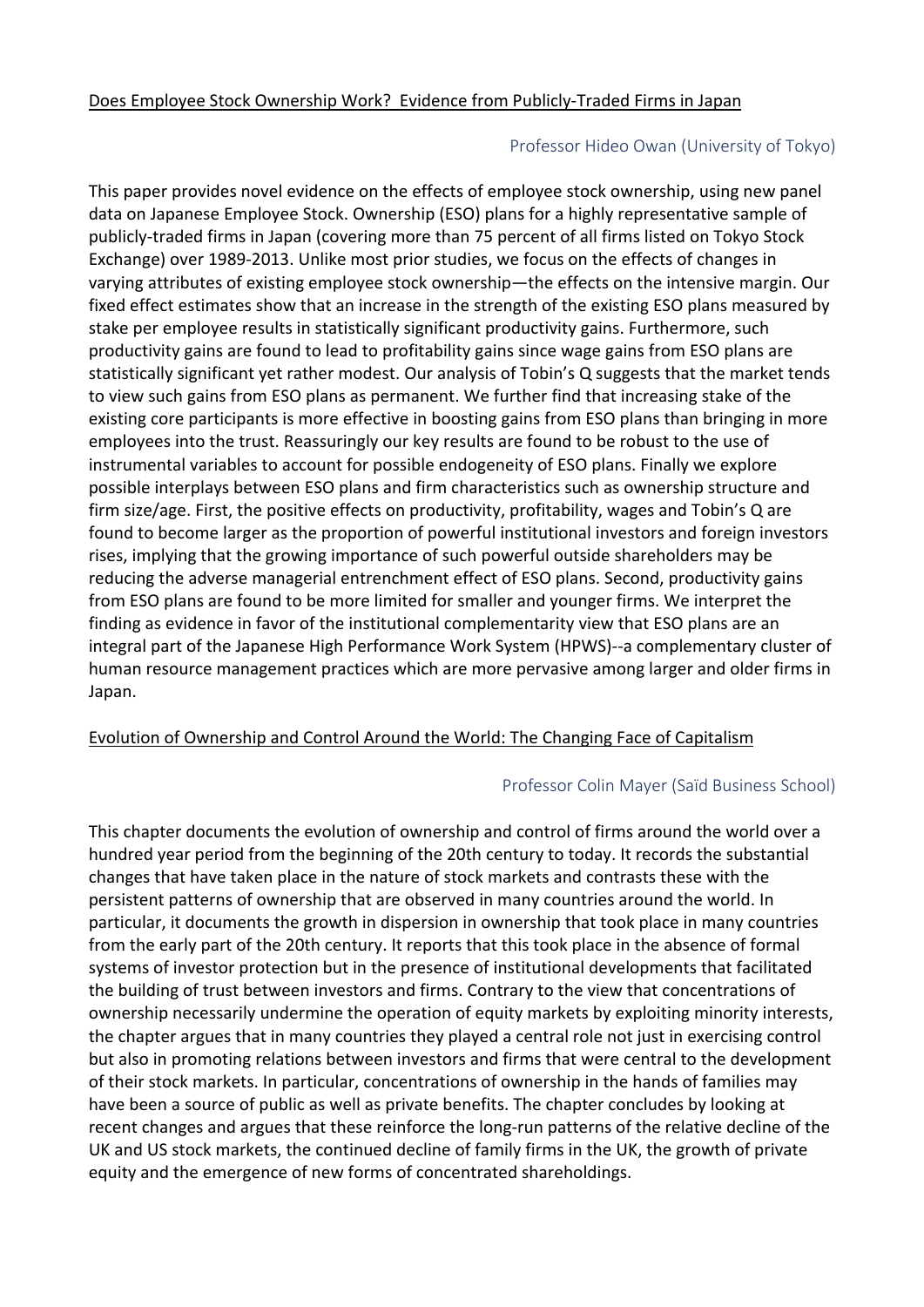#### Going Public in Bear Markets

#### Mr Pengda Fan (PhD Candidate, Waseda University)

Japanese firms in competitive industries with small variation in production costs are more likely to go public in bear markets than firms from other industries. Firms relying on bank financing are more likely to go public in bear markets than those with outstanding bonds. Firms going public in bear markets have greater sales growth from the pre-initial public offering (IPO) level and show less financing constraint during the post-IPO period than other IPO firms. These results suggest that firms placing relatively low priority on equity issues as a purpose of IPOs are willing to go public even in bear markets.

#### Are future capital gain opportunities important in the market for corporate control? Evidence from China (with Liping Dong and Xiaohong Hou)

#### Professor Konari Uchida (Kyushu University)

Stock prices of Chinese target companies react positively to the announcement of block trades. The stock price reaction is larger when publicly tradable shares (PTS) are transferred than when bidders obtain non-publicly tradable shares (NPTS). PTS transactions also experience significantly better long-term stock price performance than NPTS transactions do. These results suggest that opportunities to realize capital gains incentivize bidders to increase target firms' value. Targets of PTS transactions experience a significant increase in assets and sales growth, while those of NPTS transactions significantly decrease fixed investments. Share tradability motivates bidders to expand target firms' businesses for capital gains.

#### The determinants of listing decisions of companies. Evidence from France during the Belle Époque

#### Mr Jérémy Ducrost (PhD Candidate, EHESS)

In this paper, I shed light on the competition between stock exchanges in France during the Belle Époque by considering the listing decisions of firms. Relying on an original dataset, I provide new data on the number of primary listings, the market value as well as industry characteristics for each organized exchange in France. The results show that French stock markets were quite specialized. I point out that the Parquet – the Parisian official market – tended to attract older and bigger (as measured by the value of listed shares) companies. Banks and insurance companies were also more likely to go public at the Parquet. The Coulisse – the Parisian unofficial market – was more specialized in the trading of gold mines and textile companies' shares. On the other hand, the Lyon stock exchange – the biggest regional exchange in France at that time – managed to attract smaller companies. A major finding, for all the markets, is that the distance, used as a proxy for asymmetric information, is negatively correlated with the listing decisions. Thus, the fragmentation of the French financial market might be explained by asymmetric information between the issuers and the investors.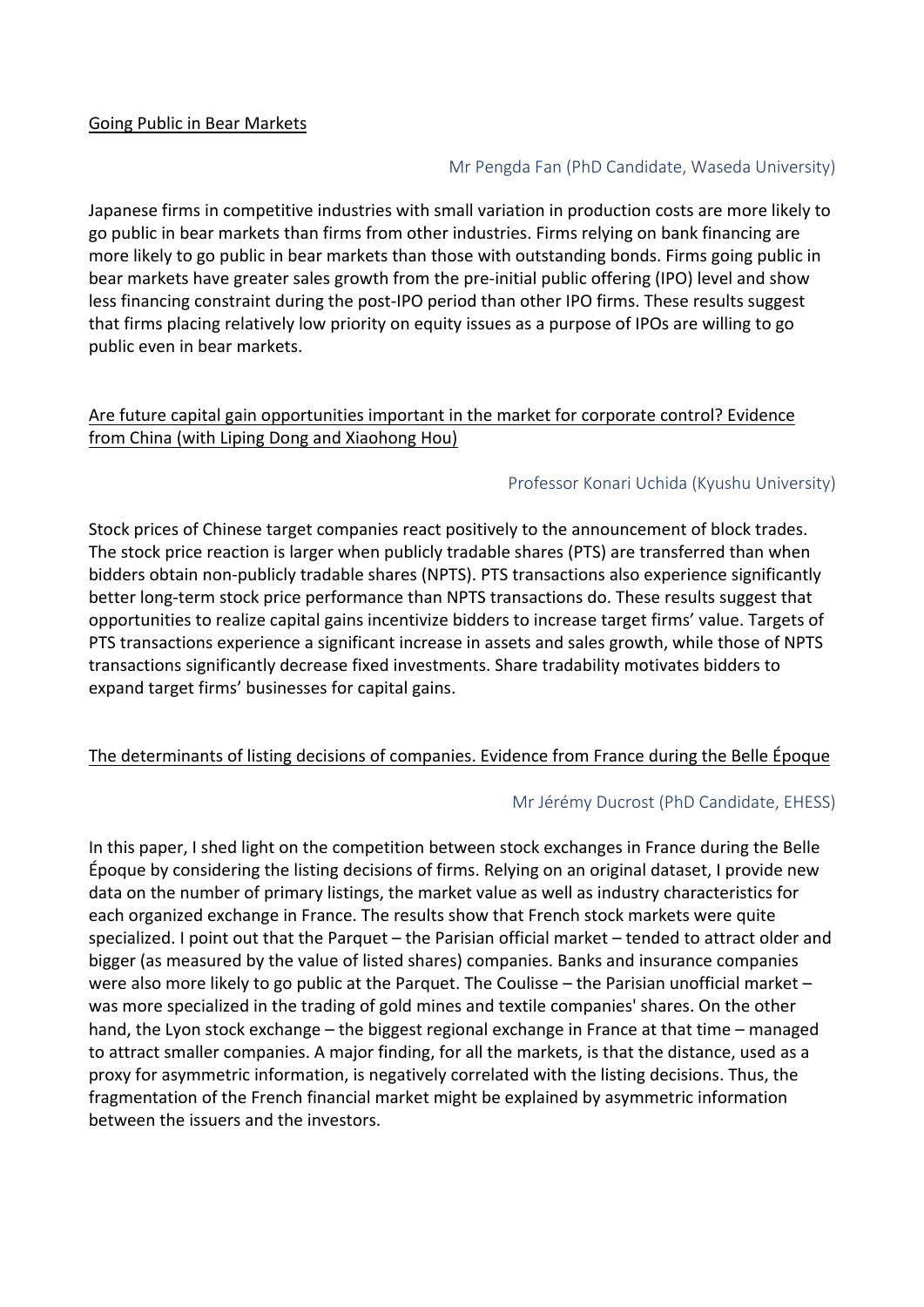## Professor Sébastien Lechevalier (EHESS)

Although it depends on the definition one considers (contract length, working hours, title used by the workplace), there is no doubt that non-regular employment in Japan experienced an overall dramatic increase since the mid-1980s (Kambayashi, 2013; Teruyama & Toda, 2015). For example, if one considers the definition based on the title used by the workplace, the percentage of nonregular workers has increased from 15% in the mid-1980s to about 35% recently. Although, international comparisons are made difficult because of definitional issues, Japan is one of the OECD countries with the highest percentage, when one focuses on part-time employment (OECD, 2015).

What is less known is that this overall increase in the use of non-regular workers (NRW) does not concern all firms or establishments. Non-regular workers are concentrated in some specific firms or establishments. More precisely, it has been shown that the use of NRW differs by industries and by size of the firm or establishment. For example, part-time workers seemed to be concentrated in large firms and in the service industries (Kalantzis et al., 2012). However, there is no consensus on the theoretical reasons of the impact of the size (and industry) on the use of NRW : for example, on the one hand a bigger size can be associated with a greater diversity of tasks required, and using external work can in that case be useful to the organisation ; on the other hand since larger organizations tend to be more bureaucratic and have more resources at their disposal, they should be more apt to seek stable and committed employees and thus to avoid nonstandard work arrangements (Kalleberg & Schmidt, 1996). More generally, there is a need to better understand the uneven use of NRW across firms.

Our contribution can be summarized as follows. Instead of using employees survey (Labor Force Survey, Employment Status Survey), as most of the papers interested in NRW, we resort to an administrative firm survey, the Basic Survey of Japanese Business Structure and Activities (BSBSA), in order to focus on the corporate characteristics that may explain the diverse use of NRW. The BSBSA is a unique firm level panel administrative survey (conducted annually by the Ministry of Economy, Trade and Industry) allowing us to follow about 37,000 firms with over 50 employees during the period 1994-2006. It includes information on different types of non-regular workers (part-time, temporary, dispatched workers).

In this paper, we address the following question: Which Japanese firms do resort more than others to NRW? What are their characteristics?

At this stage, our preliminary results allow us to answer to this question by going beyond variables such as the size and the sector, and can be summarized as follows:

The ratio of NRW in a given firm increases with:

- firm's age (that can be interpreted within an insider/outsider framework);
- firm's temporary profitability measured by sales fluctuation around its trend, which captures sales volatility and thus degree of uncertainty of demand faced by the firm
- export intensity (that can be interpreted in terms of product-market competitiveness)

The ratio of NRW in a given firm decreases with: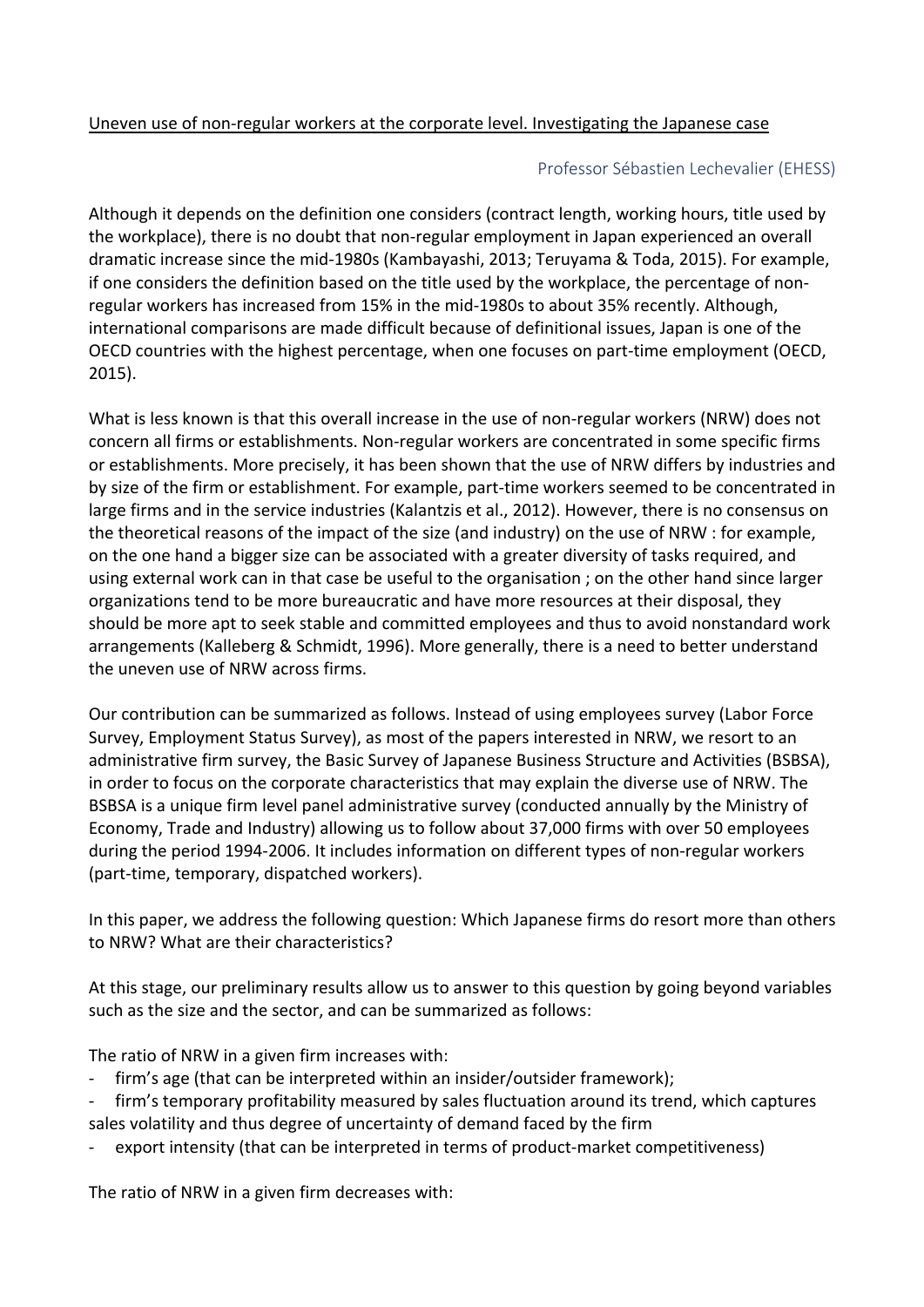headquarters' weight in total sales (it means that the corporate choice in terms of organizational structure are non-neutral from the viewpoint of corporate employment practices)

with the presence of more specialized skill or knowledge (as captured through capital intensity and R&D intensity)

- with the worsening of financial condition (as captured by the debt total asset ratio, deviated from trend)

Finally, we confirm that the legal environment of the firms is non neutral as the ratio of NRW increases with the degree of easiness of institutional factors (as captured by OECD non-regular employment protection index and dispatched worker regulation dummy)

In the next steps of our research, in which we will be able to use the same dataset until 2012, we would like to have a better understanding of causality (e.g. through using instrumental variables and discuss our results by investigating the differences of corporate employment policy by types of!NRW.

## Financialization and corporate heterogeneity: an investigation of firm-level investment behavior in South Korea, 1990 - 2016

## Ms Pauline Debanes (PhD Candidate, EHESS)

An extensive literature researches the impact of financialization on the dynamic of accumulation in contemporary capitalism. In particular, mainly in the case of the United States and Western Europe, it has been shown to what extent the increase financial activities of non-financial corporations (NFCs) has been negatively impacting long-term investment and growth. One key vector identified, besides the decreasing return on manufacturing investment and the intense competition, is the increasing importance of the shareholder value (Lazonick, 2014; Krippner, 2005; Epstein, 2005; Orhangazi, 2008). It has had a far-reaching impact, not only on investment behavior but also on corporate strategy and corporate integration to global value chains (Milberg, 2008). Macroeconomic studies have shown that the increasing payments from NFC to shareholders have led to slower investment and more volatile growth (Stockhammer, 2004; Orhangazi, 2008).

Korea hasn't been a typical case study of financialization. First, the growth rate of investment and growth has remained high in the last decade compare to other OECD countries; second, the domination of large conglomerates has limited the shareholder value revolution as it has happened in Anglo-Saxon countries. Nevertheless, investment and growth are on a declining trend, and corporate governance of large firms have evolved tremendously since 1997 with a better protection of minority shareholders, the adoption of international accounting and management standards and an increasing share of foreign investors. This paper uses a firm-level panel to investigate the financialized behavior by NFCs in South Korea between 1990 and 2016 and tests the hypothesis that the rate of investment in the corporate sector is dropping due to the increasing rate of dividends (see Davis, 2013). The finding points towards local specificities of the financialization process in Korea and a rising corporate heterogeneity.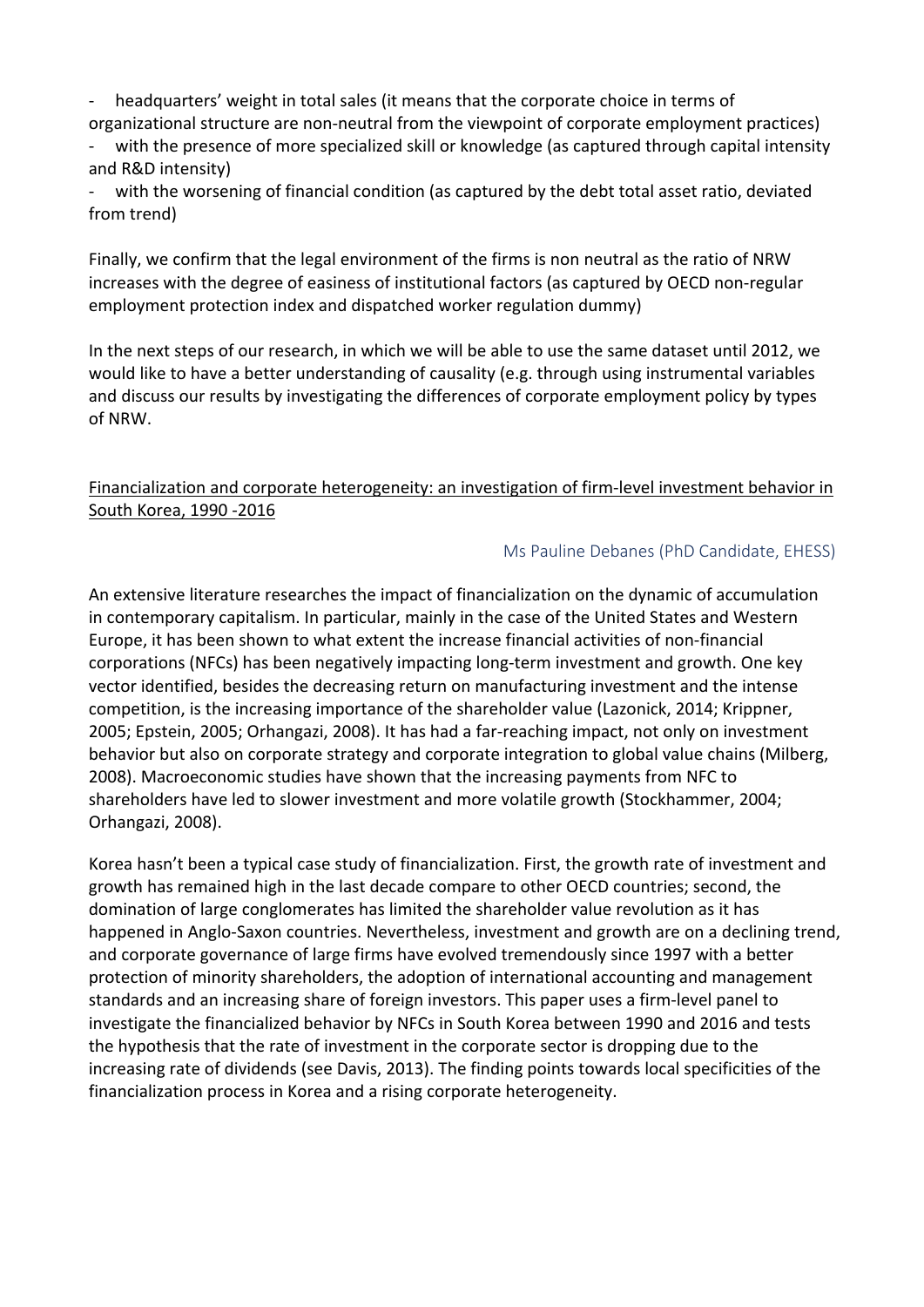## Environmental Responsibilities in Japan and Germany. A qualitative study on actors' perceptions and practices.

## Ms Julia Bartosch (PhD Candidate, Freie Universität Berlin)

The research project will examine three different research questions. Initially, I will examine how CSR is defined and understood by different organizational actor groups that are probably more or less concerned with the decision-making process for and implementation process of CSR in corporations. Next, my second research question focuses on the process of planning and implementation of CSR in the organization. The aim is to develop a better understanding of the processual character of the CSR within organizations and the actors involved in that process.

Finally, the project plans to show the (conflictual) interests of corporate actors concerning the definition and understanding of CSR as well as the planning and implementation processes. With this focus, the project wants to highlight a micropolitical perspective on the intraorganizational processes related to CSR. Here, the project aims to combine studies on CSR with a more broader organizational literature on micropolitics (Crozier & Friedberg, 1995; Cyert & March, 1963; Gray & Silbey, 2014). This idea derives from research once summarized under a "processual perspective" on CSR (Wang, Tong, Takeuchi, & George, 2016). Nevertheless, this research largely focuses on the processual definition of CSR on the field level (York, Hargrave, & Pacheco, 2016) or in regard to the interaction between the organization and its stakeholders (Crilly, Hansen, & Zollo, 2016). Therefore, we know relatively little about which groups inside corporations have an interest in CSR issues and how these interests are influenced by organizational structures. Since we often understand organizations as unitary actors, we know little about the intra-organizational relationships concerning CSR issues. Interests might collide with other interests of the organization, until now for example summarized as conflicts between short-term and long-term aims (Slawinski & Bansal, 2015; Slawinski, Pinkse, Busch, & Banerjee, 2015). Nevertheless, we can also imagine conflicts with the interests of organized labor (potential job losses due to environmentally friendly changes) or between corporate departments due to a change in power distributions (less freedom in the selection of suppliers due to CSR provisions).

I am still in the process of data collection. So far, the first stage of data gathering involved a series of qualitative face-to-face and telephone interviews, which I conducted since 2015 with interview partners from Germany and Japan. These two countries were selected due to a variety of corporate governance structures in these two countries, since both countries represent a mixture of older coordinated with newer more liberal structures. This allows for a higher variability in organizational structures. The interview partners included representatives of all three relevant corporate groups: financial representatives (big owners such as banks, investment funds, foundations etc.), representatives of corporations in Germany and Japan (top-level and CSR management) and employee representatives (work councils and unions). Additionally, I also conducted interviews with NGOs active in monitoring the environmental performance of corporations. I conducted a total of 42 interviews, 20 in Germany, and 20 in Japan. All interviews were based on two sets of questions that allowed me to stimulate narration: First, I asked interviewees to give me an example for an environmental initiative in their corporation. Second, I asked about the detailed process of decision-making and implementation as well as about conflicts with other corporate actors. The interviews lasted between 30 to 90 minutes and, if possible, they were tape-recorded and transcribed.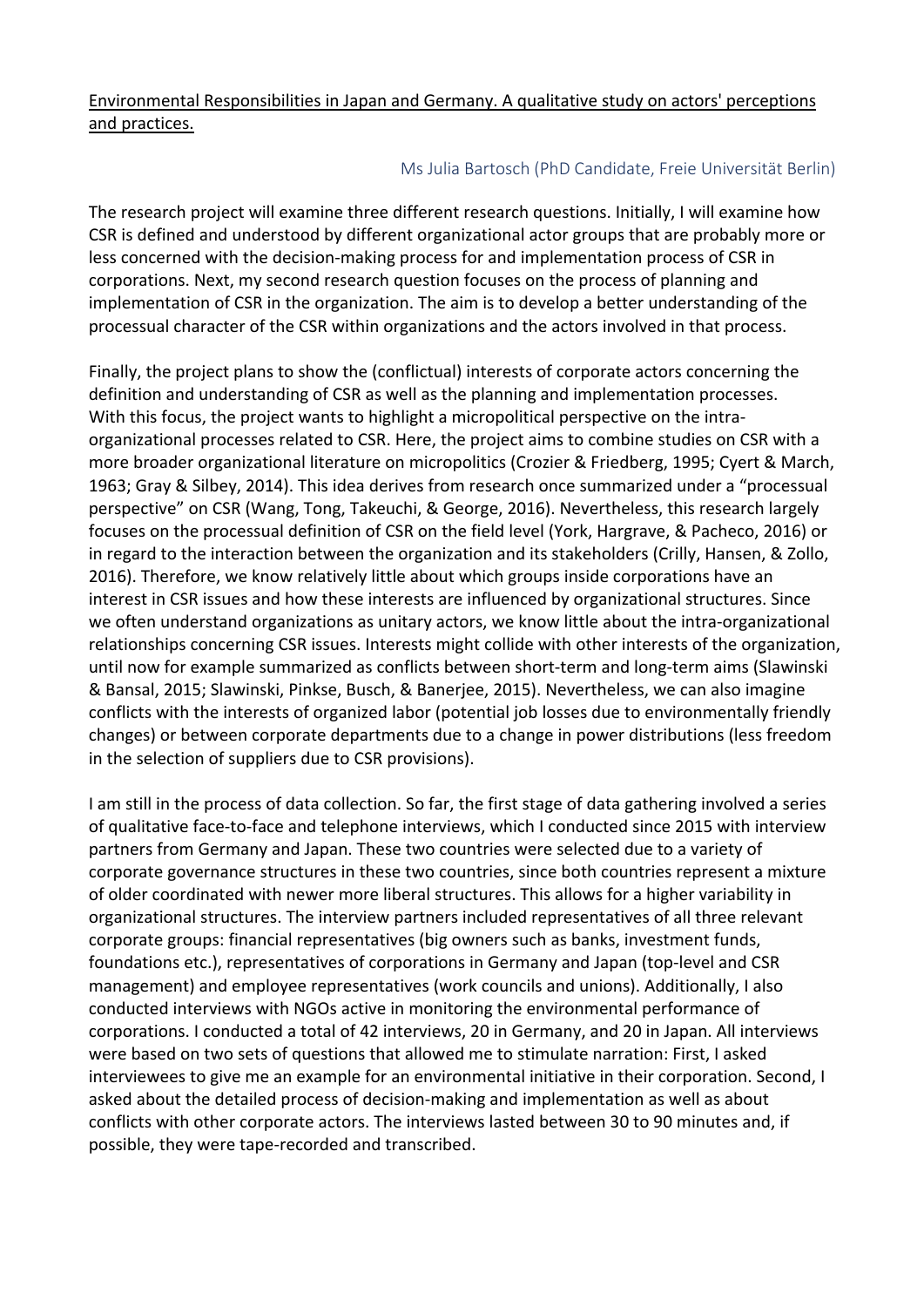Organization of Value Creation and Work in the Japanese Wind Power Industry: Outline of a Study of Organizational Diversity in Face of Institutional Change

## Professor Jörg Sydow (Freie Universität Berlin) and Dr Manuel Nicklich (Freie Universität Berlin)

Fukushima 2011 has changed the perspective on renewable energies essentially, also in Japan. The Japanese government has started to support research and development of wind energy (particularly offshore) and decided to quadruple the installed capacity until 2030. However, despite the incidents in Fukushima as a potential triggering event opening up opportunity structures, there is rather a limited diffusion of renewables. Although the capacity has continuously increased over the last 15 years Fukushima seems to have a greater impact in other countries, such as Germany.

Given the notion that emerging fields often form and change around particular opportunities (Zietsma et al. 2017), we assume that an institutional change in the field of Japanese energy production is taking place. But since certain settings – such as the number, status and origin of involved actors for example – influence pace, linearity and scope of change (Zietsma et al. 2017: 419) it is an open question what this means for energy transition and practices within the field of Japanese renewable energy sector.

For the Japanese wind power industry, one can observe that important Japanese manufacturers such as Hitachi, Japan Steel Works (JSW), Mitsubishi Heavy Industries (MHI), and Toshiba increasingly engage in wind turbine manufacturing. The field of wind turbine manufacturing is nevertheless still in flux and the question arises how the field will be configured in terms of business models, organization of value creation, work organization and employment relations against the background of the traditional manufacturer s involvement.

Given the importance of these aspects for established companies (incumbents) as well as new market actors (new entries) the following research questions will be central for our study of the field of wind turbine manufacturing in Japan:

- What is the role of wind energy in Japan's energy transition? Which actors are involved, which structures enable and constraint the development of the field, and which are the drivers of field formation in wind turbine manufacturing?
- What means the involvement of incumbents in this field? Is there an adaption of traditional Japanese organization of value creation and work culture or a fundamental change in already existing patterns? Are there differences between the manufacturers in terms of employment relations and how can they be explained? In order to answer these questions data will be collected mainly with the help of interviews with managers and worker representatives on a firm-level as well as representatives of state agencies, nongovernmental organizations and associations on an industry level. Previous research on wind turbine manufacturing in Germany (HBS Grant 2013-678-2) allows to observe commonalities but also central differences between Japan and Germany.

Preliminary results show that there is a rather endogenous change within the field of Japanese energy sector, which is first and foremost initiated and managed by the incumbents of the field, thereby preserving their status. This, however, might explain that change within the Japanese energy sector remains rather slow. For there is still a lack of ecologically oriented entrepreneurial firms  $-$  Enviro-Capitalists" (Anderson and Leal, 1997) – as well as of political support, which might be able to challenge the position and practices of the incumbents.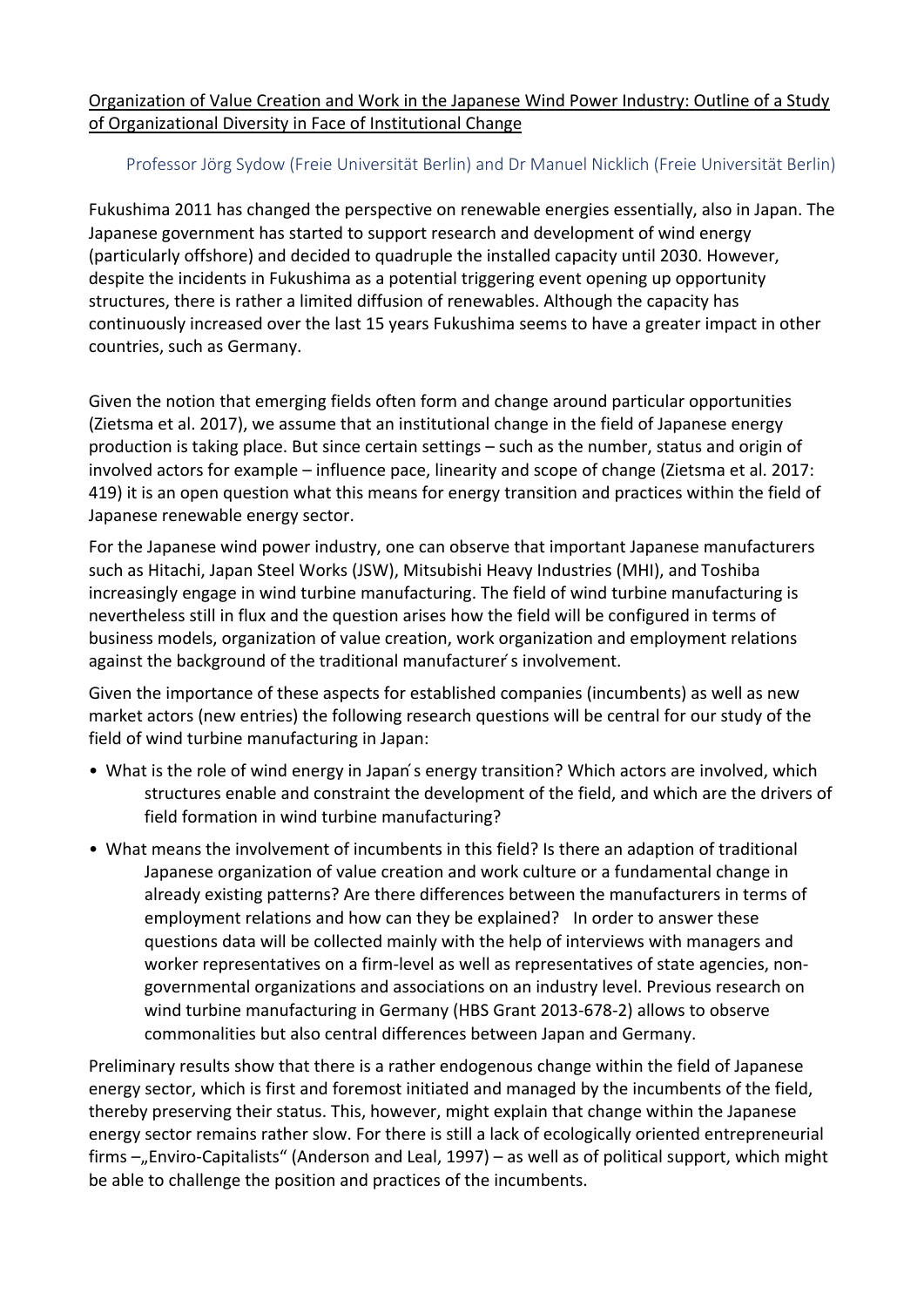## IT startup communities and ecosystems  $-$  a comparison between Tokyo and Bangalore

### Ms Agata Kapturkiewicz (PhD Candidate, Saïd Business School)

This paper presents preliminary results of a comparative research of IT startup communities and ecosystems. It forms an initial phase of a doctoral project, which aims to investigate, among other questions, what aspects of startup communities and startup ecosystems are location specific and what aspects are universal, as well as what is the role that startup communities play within startup ecosystem as one of its elements. This focus is important because although 'startup community' is often cited as a vital element to creating successful entrepreneurship ecosystem, its role and characteristics are still under researched and insufficiently understood.

The study tackles the above questions though a comparison of the cases of Tokyo, Japan, and Bangalore, India, conducted in the spirit of grounded theory and engaging theoretical perspective of institutional analysis. The findings on the Tokyo part of the project are based on the Masters dissertation on 'IT startup communities in Tokyo', written in May 2016, and preceded by an indepth empirical fieldwork. The results on the case of Bangalore are based on the initial fieldwork research conducted in April 2017.

#### Changing institutional settings for start-ups: The role of institutional organizations in Japan

#### Dr. Thomas Schmidt (Freie Universität Berlin)

The research project will contribute to developing new theory in the field of entrepreneurial city ecosystems in mature economies like Japan. Applying case study and quantitative methodologies, we will analyze how various institutional organizations in the Tokyo ecosystem support the process of new venture creation. More specifically, we follow Richard Florida's (2002) conception of "quality of place" and analyze (1) what is there (2) who is there, and (3) what is going in Tokyo's emerging entrepreneurial city ecosystem. Tokyo is Japan's economic center and, recently, an entrepreneurial ecosystem has emerged in proximity to the established corporate landscape. Usually, these start-ups maintain strong ties with large Japanese firms, and our research aims to explore the enabling and constraining mechanisms for start-ups that stem from this specific institutional setting.

#### Globalisation and Institutional Change – anti-discrimination in Japan in 2016 (and beyond?)

## Professor Ian Neary (University of Oxford)

Developments in the world economic system are not the only forces that have encouraged globalisation – 'the making of the world into a single space'. The emergence of an international human rights regime at the end of the C20th based mainly on the UN is another – welcomed by liberals and condemned by conservatives in almost equal measure. However in 2016 an undeniably conservative Abe government adopted a series of policies aimed to address different aspects of discrimination in Japan. How can this apparent contradiction be explained? The paper will start by briefly describing the Japan's integration into the international framework and point to some of the comments on the situation in Japan made by committees of the UN. It will then outline the legislation introduced during 2016 and consider whether this amounts to the leaders